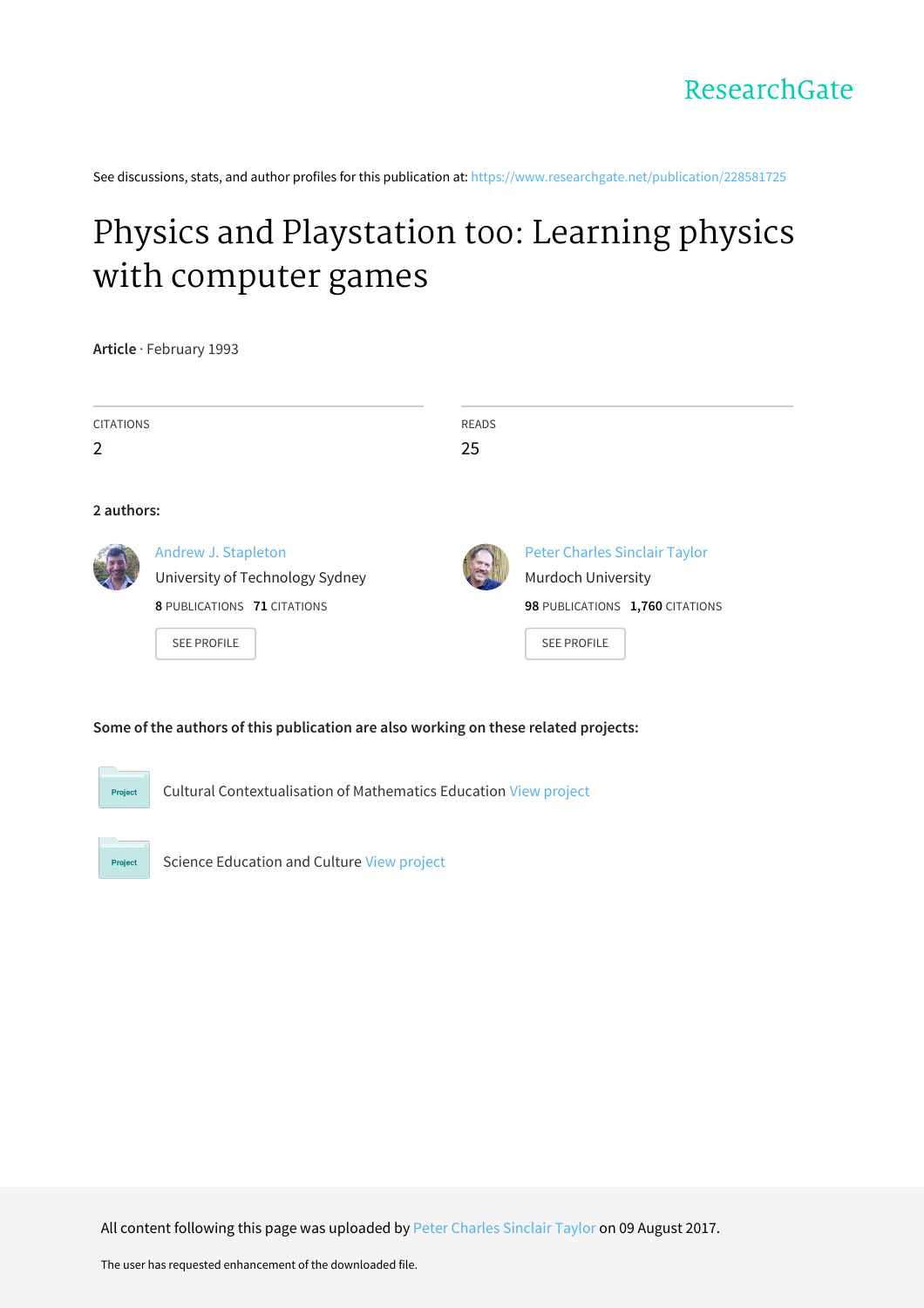# **PHYSICS AND PLAYSTATION TOO: LEARNING PHYSICS WITH COMPUTER GAMES**

#### **Andrew J. STAPLETON and Peter C. TAYLOR**

Science & Mathematics Education Centre Curtin University of Technology GPO Box U1987, Perth, W.A. 6845 Phone: (+61) (08) 9266-7501 Fax (+61) (08) 9266-2503 Email: pstapletona@curtin.edu.au and p.taylor@curtin.edu.au

## **Abstract**

Computer games seem to captivate the imagination and attention of contemporary teenagers. If only the energy, motivation, fun and exhilaration they enjoy from playing games on their PC, or on consoles such as PlayStation 2, GameCube, XBOX, and Dreamcast, could be captured in learning physics! Andrew Stapleton, a doctoral student under Dr. Peter Taylor's supervision at Curtin University's Science and Mathematics Education Centre, believes it can and explores how in this paper.

The paper discusses both the *use* of games and simulations in physics classrooms and their *design* as legitimate means for learning physics. Based on theoretical and methodological insights Andrew gained from his doctoral research into the design of multimedia for conceptual learning of physics, the paper considers the role of design in the physics curriculum. Physics, education and design are brought together in dialogue in an endeavour to provide physics educators with new perspective and opportunities for their students to learn physics.

To illustrate the possibility of *learning physics with computer games*, the presentation will include examples from *SR Voyager*, a multimedia prototype Andrew developed for his research, which aims to promote conceptual learning of the physics of special relativity.

#### **Rationale behind the SR Voyager Game Prototype**

*SR Voyager* is a game prototype designed to promote conceptual understanding of relativistic phenomena. It was designed with a spirit of co-participation between the researcher (Andrew) and a university physics course lecturer, resulting in pedagogical strategies (e.g., two reference frames simultaneously on-screen) and concepts (e.g., time dilation) that were deemed particularly important to the lecturer's program of instruction. In this way, the lecturer became a co-designer and maintained input into the project's emergent design. Thus, the game supplements existing content (i.e., lectures/tutorials) and traditional approaches to learning special relativity (i.e., mathematical formalisms), and provides students with innovative ways of experiencing and understanding special relativity.

The narrative gameplay leads students on a voyage into deep space on spacestation *SR Voyager* as a consequence of a malfunctioning navicomputer. By taking the role of spacestation captain, the student can "manually" override the navicomputer by playing simulations and solving puzzles, eventually gaining access to the control centre and returning the station to Earth orbit. Students are encouraged to record events and experiences in the *Captain's Log*, which also provides a narrative commentary and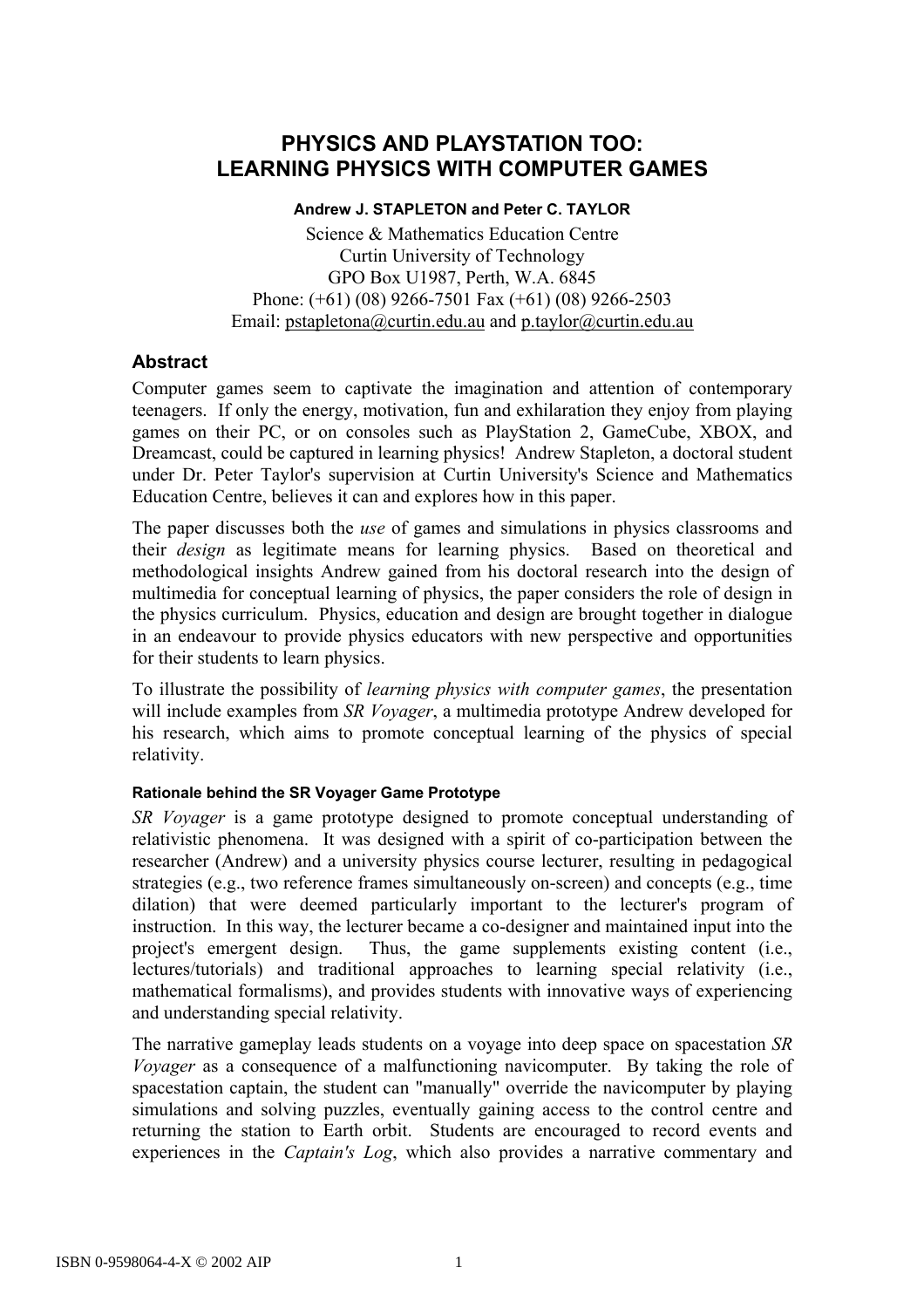written explanations of the simulations and puzzles, as well as "quick start" guides to their operation.

The design of the artefact was broadly guided by a *constructionist* perspective. Constructionism promotes a metaphor of learners being active constructors of knowledge, which "happens especially felicitously in a context where the learner is consciously engaged in constructing a public entity" (Harel, I. & Papert, S. 1991)(p. 1). This contrasts markedly with a didactic, learner-passive, teacher-centred view of physics education, yet allows an *epistemological pluralism* that validates multiple ways of knowing and thinking (Harel, I. & Papert, S. 1991)(p. 161). Consequently, traditional approaches to teaching and learning, such as lectures and problem classes, are commensurate with a constructionist viewpoint. The aim of implementing the game in the physics laboratory is to complement traditional approaches and provide students with new ways of thinking about and understanding scientific theory.

"Embedded" in the game design is a view of learning physics as a process of *conceptual change* (Hewson, P.W. 1982). This is particularly relevant to *special relativity* (Einstein, A. 1961), the development of which is often recognized as a prototypical example of conceptual change for which "a complete emancipation from the mechanistic worldview was the essential prerequisite" (Hewson, P.W. 1982)(p. 75). Consequently, aspects of gameplay focus on representing a range of single concepts, such as time dilation, and allow learners to "play with concepts" through interaction.

The design presents learners with a highly visual (Epstein, L.C. 1997) and narrative (Stannard, R. 1989) game, aimed at developing a broader awareness of relativity beyond mathematical description. Consequently, learners are provided with a (fun) experience of playing with relativistic phenomena to promote conceptual understanding, an approach that supplements the mathematical formalisms provided by the associated  $lecture series<sup>i</sup>$ .

#### **Game Playing as a Context for Learning Physics**

The notion of game playing as a legitimate context for learning (Norman, D.A. 1993, Papert, S. 1998, Prensky, M. 2001), is increasingly emerging in science laboratories and classrooms (Morris, B.M. 2002).

Computer and video games can be understood as *cognitive artefacts* requiring both *experiential* and *reflective cognition* (Norman, D.A. 1993) (p. 16). Experiential cognition is a mode of expert behaviour in which the player reacts effortlessly and efficiently to gameplay events, a form of "knowing-in-action" (Schön, D. 1983) (p. 49). Reflective cognition, requires active reflection, comparison and contrast, and decisionmaking (Norman, D.A. 1993) (p. 16). Although a simplification, these modes provide a way of understanding human cognition and motivation evidenced in computer games:

*An interesting example of how one can combine experiential cognition as a motivator with tools for reflective learning is provided by video arcade games. …Once interacting with the game itself, the player has to use both experiential and reflective cognition to be effective: reflective mode to learn the secrets and develop the best strategy, experiential mode to enjoy the situation and also to be at the most appropriate skill level of responding. (Norman, D.A. 1993)(p. 22)* 

Traditionally, the experiential mode has been the realm of gamemakers and the world of entertainment, whereas educationalists understand the requirements for reflective thinking. As Norman (1993) explains, "[t]he trick is to marry the entertainment world's